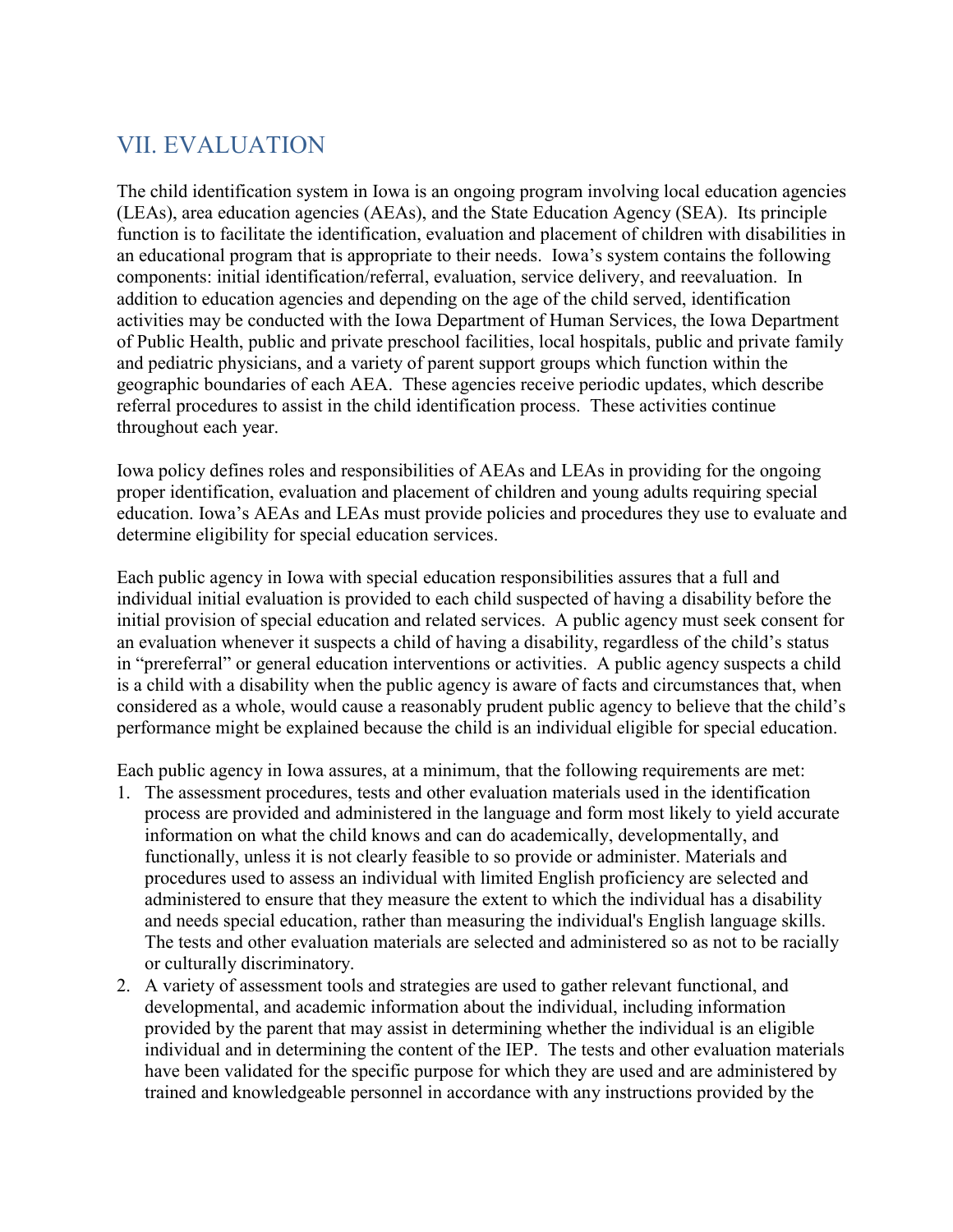producer of the tests. Additionally, if an assessment was not conducted under standard conditions, a description of the extent to which it varied from standard conditions (e.g., the qualifications of the person administering the test, or the method of test administration) must be included in the evaluation report. The tests and other evaluation materials include those tailored to assess specific areas of educational need and not merely those that are designed to provide a single general intelligence quotient. The tests and other evaluation materials are selected and administered so as best to ensure that if a procedure or test is administered to an individual with impaired sensory, manual, or speaking skills, the test results accurately reflect the individual's aptitude or achievement level or whatever other factors the procedure or test purports to measure, rather than reflecting the individual's impaired sensory, manual, or speaking skills (unless those skills are the factors that the procedure or test purports to measure).

- 3. No single procedure is used as the sole criterion for determining whether the individual is an eligible individual and for determining an appropriate educational program for the individual. An initial evaluation of the individual's educational needs shall be completed before any action is taken with respect to the initial provision of special education and related services. Written parental consent as required in the Iowa Rules of Special Education shall be obtained prior to conducting the evaluation. The purpose of the evaluation is to determine whether the child has a condition that requires special education and support services and related services.
- 4. Iowa's rules provide for general education interventions provides teams with far more needsbased information than previous systems. Each LEA, in conjunction with the AEA, shall attempt to resolve the presenting problem or behaviors of concern in the general education environment prior to conducting a full and individual evaluation. In circumstances where the public agency suspects that a child receiving general education interventions may be a child with a disability, the AEA and LEA shall conduct a full initial evaluation. Documentation of the rationale for such action shall be included in the individual's educational record. The parent of a child receiving general education interventions may request that the agency conduct a full and individual initial evaluation at any time during the implementation of such interventions.
- 5. Each LEA shall provide general notice to parents on an annual basis about the provision of general education interventions that occur as a part of the agency's general program and that may occur at any time throughout the school year.
- 6. General education interventions shall include consultation with special education personnel. General education interventions shall be the primary responsibility of a public agency's general education program. General education interventions shall be documented and shall include measurable and goal-directed attempts to resolve the presenting problem or behaviors of concern, communication with parents, collection of data related to the presenting problem or behaviors of concern, intervention design and implementation, and systematic progress monitoring to measure the effects of interventions.
- 7. If the referring problem or behaviors of concern are shown to be resistant to general education interventions or if interventions are demonstrated to be effective but require continued and substantial effort that may include the provision of special education and related services, the agency shall then conduct a full and individual initial evaluation.
- 8. An evaluation shall include collection of additional information needed to design interventions intended to resolve the presenting problem, behaviors of concern, or suspected disability, including, if appropriate, assessment or evaluation of health, vision, hearing, social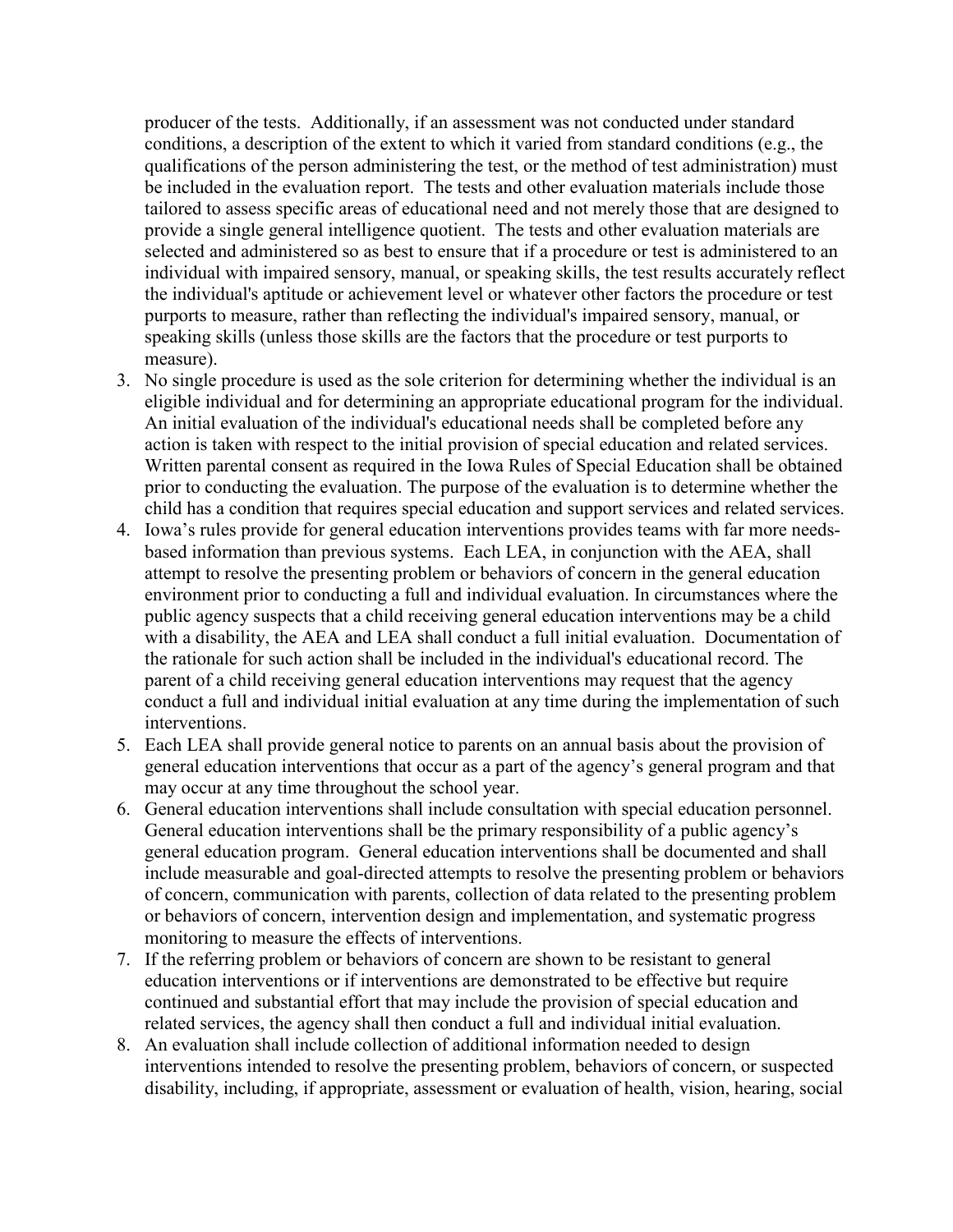and emotional status, general intelligence, academic performance, communicative status, adaptive behavior and motor abilities. Evaluations are sufficiently comprehensive to identify all of the child's special education and related services needs, whether or not commonly linked to the disability category in which the child has been classified (if any).

- 9. The tests and other evaluation materials used in the full and individual evaluation are technically sound and assess the relative contribution of cognitive and behavioral factors, in addition to physical or developmental factors.
- 10. The assessment tools and strategies provide relevant information that directly assists persons in determining the educational needs of the individual.
- 11. The screening of a student by a teacher or specialist to determine appropriate instructional strategies for curriculum implementation shall not be considered to be an evaluation.
- 12. During the evaluation process, the public agencies shall comply with any progress monitoring standards established by the Department.

As part of an initial full and individual evaluation and as part of any reevaluation, the IEP team and, as appropriate, other qualified professionals, shall:

- a) Review existing evaluation data on the individual including evaluations and information provided by the parents of the individual, current classroom-based assessments and observations, observations by teachers and related services providers and the results of general education interventions.
- b) On the basis of the review and input from the individual's parents, identify what additional data, if any, are needed to determine:

(1) Whether the individual has a disability and the educational needs of the child or, in case of a reevaluation, whether the individual continues to have a disability.

(2) The present levels of academic achievement and related developmental needs of the child.

(3) Whether the individual needs special education and related services or, in the case of a reevaluation, whether the individual continues to need special education and related services.

(4) Whether any additions or modifications to the special education and related services are needed to enable the individual to meet the measurable annual goals set out in the IEP of the individual and to participate, as appropriate, in the general curriculum or, in the case of preschool children, appropriate activities.

The group that conducts the review may conduct its review and make decisions without a meeting. Team members shall administer tests and other evaluation materials and use assessment tools and strategies as needed to produce the data identified above.

A parent of a child, an AEA, or a LEA may initiate a request for an initial evaluation to determine if the child is a child with a disability. This initial evaluation shall be completed to determine whether a child is a child with a disability within 60 calendar days of the public agency receiving parental consent for the evaluation, unless otherwise provided by law. The appropriate educational needs of the child will also be identified during this evaluation.

In cases of a reevaluation, if the group determines that no additional data are needed to determine whether the individual continues to have a disability, the agency shall notify the individual's